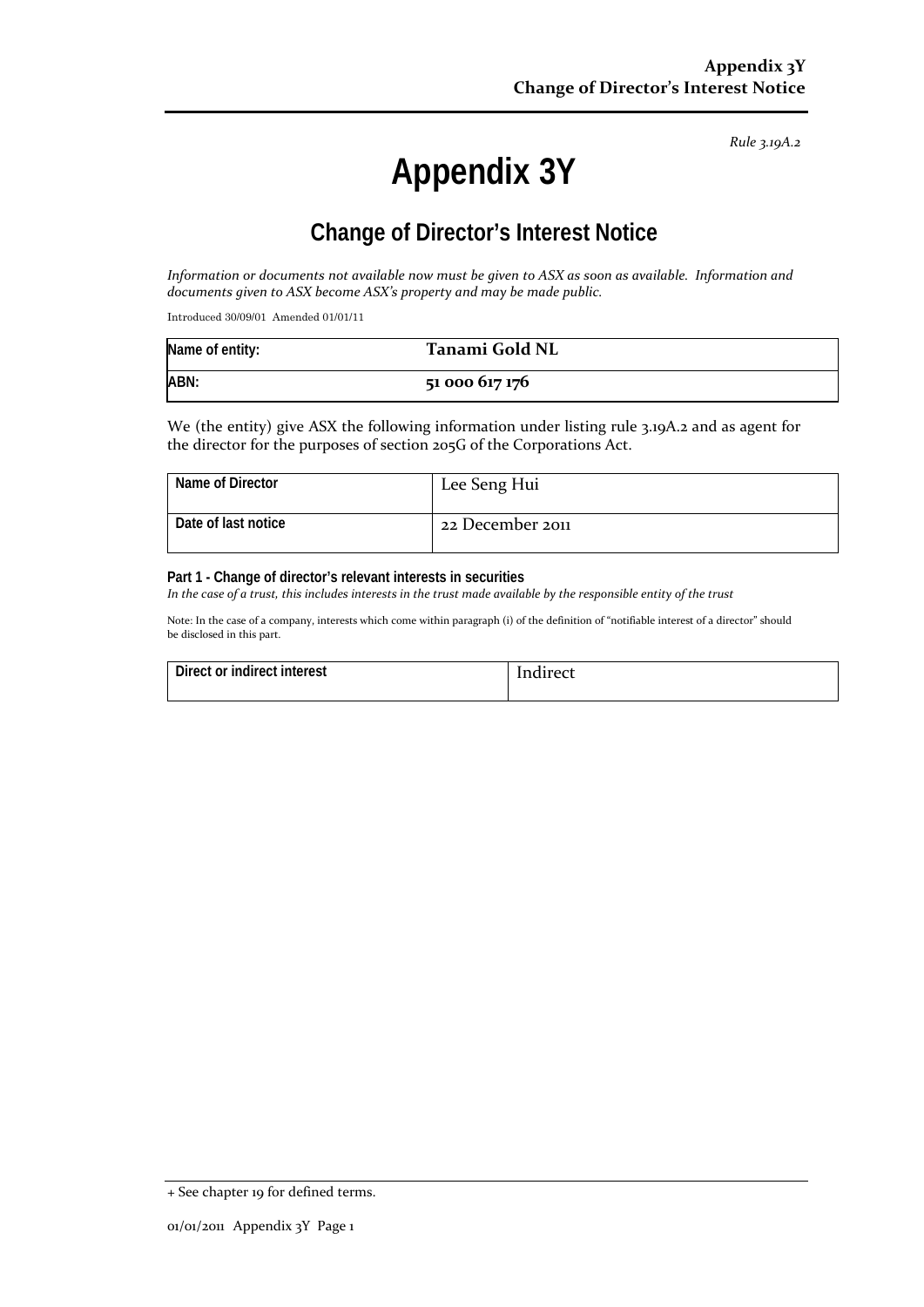| Nature of indirect interest<br>(including registered holder)<br>Note: Provide details of the circumstances giving rise to the relevant<br>interest. | Registered holders:                                                                                                                                                                                                                                                                                                                                  |  |
|-----------------------------------------------------------------------------------------------------------------------------------------------------|------------------------------------------------------------------------------------------------------------------------------------------------------------------------------------------------------------------------------------------------------------------------------------------------------------------------------------------------------|--|
|                                                                                                                                                     | Allied<br>Properties<br>Resources<br>1.<br>Limited ("APRL") and                                                                                                                                                                                                                                                                                      |  |
|                                                                                                                                                     | 2. Eurogold Limited                                                                                                                                                                                                                                                                                                                                  |  |
|                                                                                                                                                     | APRL is<br>indirect wholly-owned<br>an<br>subsidiary of Allied Properties (H.K.)<br>Limited ("APHL"). APHL is a non-wholly<br>owned subsidiary of Allied Group Limited<br>("AGL") in which Lee Seng Hui, together<br>with other trustees of the Lee and Lee<br>Trust have a 56.76% interest.                                                         |  |
|                                                                                                                                                     | The shares that were purchased are held<br>by Eurogold Limited which is 36.37%<br>indirectly owned by APHL which is an<br>intermediate holding listed company of<br>APRL. The ultimate holding company of<br>APRL is AGL a company in which Lee<br>Seng Hui, together with other trustees of<br>the Lee and Lee Trust have an interest of<br>56.76%. |  |
|                                                                                                                                                     | Accordingly, Lee Seng Hui is taken to<br>have had a relevant interest in the shares<br>held by Eurogold Limited.                                                                                                                                                                                                                                     |  |
| Date of change                                                                                                                                      | 10 January 2012; and<br>11 January 2012.                                                                                                                                                                                                                                                                                                             |  |
| No. of securities held prior to change                                                                                                              | 1. APRL: 61,378,788<br>2. Eurogold Limited: 8,886,111                                                                                                                                                                                                                                                                                                |  |
| Class                                                                                                                                               | <b>Ordinary Shares</b>                                                                                                                                                                                                                                                                                                                               |  |
| Number acquired                                                                                                                                     | <b>APRL: Nil</b><br>1.<br>Eurogold Limited:<br>2.<br>10 January 2012: 8,596<br>11 January 2012: 16,404                                                                                                                                                                                                                                               |  |
| Number disposed                                                                                                                                     | Nil                                                                                                                                                                                                                                                                                                                                                  |  |

<sup>+</sup> See chapter 19 for defined terms.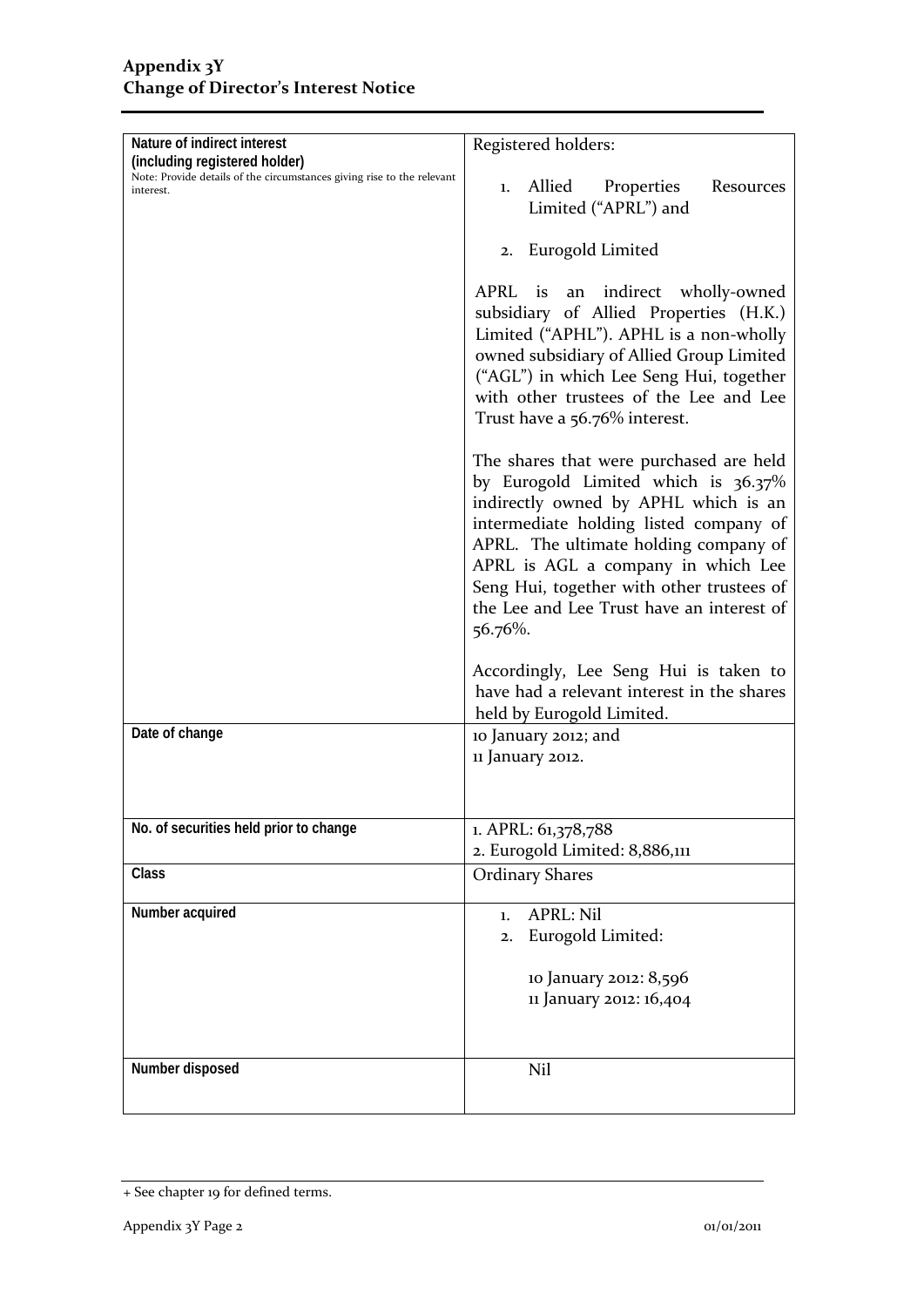| Value/Consideration<br>Note: If consideration is non-cash, provide details and estimated<br>valuation                                                                      | \$17,500.00                                                                                                                                                                                                                                                                                                                                         |
|----------------------------------------------------------------------------------------------------------------------------------------------------------------------------|-----------------------------------------------------------------------------------------------------------------------------------------------------------------------------------------------------------------------------------------------------------------------------------------------------------------------------------------------------|
| No. of securities held after change                                                                                                                                        | APRL: 61,378,788<br>1.<br>Eurogold Limited: 8,911,111<br>2.                                                                                                                                                                                                                                                                                         |
| Nature of change<br>Example: on-market trade, off-market trade, exercise of options,<br>issue of securities under dividend reinvestment plan, participation in<br>buy-back | Prior to the on-market purchase of 25,000<br>shares as set out above, Eurogold Limited<br>held 8,886,111 shares in Tanami Gold NL.                                                                                                                                                                                                                  |
|                                                                                                                                                                            | The shares that were purchased are held<br>by Eurogold Limited which is 36.37%<br>indirectly owned by APHL which is an<br>intermediate holding listed company of<br>APRL. The ultimate holding company of<br>APRL is AGL a company in which Lee<br>Seng Hui, together with other trustees of<br>the Lee and Lee Trust has an interest of<br>56.76%. |
|                                                                                                                                                                            | Accordingly, Lee Seng Hui is taken to<br>have had a relevant interest in the shares<br>held by Eurogold Limited and maintains a<br>relevant interest in the 8,911,111 shares<br>currently held by Eurogold Limited.                                                                                                                                 |

### **Part 2 – Change of director's interests in contracts**

Note: In the case of a company, interests which come within paragraph (ii) of the definition of "notifiable interest of a director" should be disclosed in this part.

| Detail of contract                                                                              | N/A |
|-------------------------------------------------------------------------------------------------|-----|
| Nature of interest                                                                              |     |
| Name of registered holder                                                                       |     |
| (if issued securities)                                                                          |     |
| Date of change                                                                                  |     |
| No. and class of securities to which                                                            |     |
| interest related prior to change                                                                |     |
| Note: Details are only required for a contract in<br>relation to which the interest has changed |     |
| Interest acquired                                                                               |     |
|                                                                                                 |     |
| Interest disposed                                                                               |     |

<sup>+</sup> See chapter 19 for defined terms.